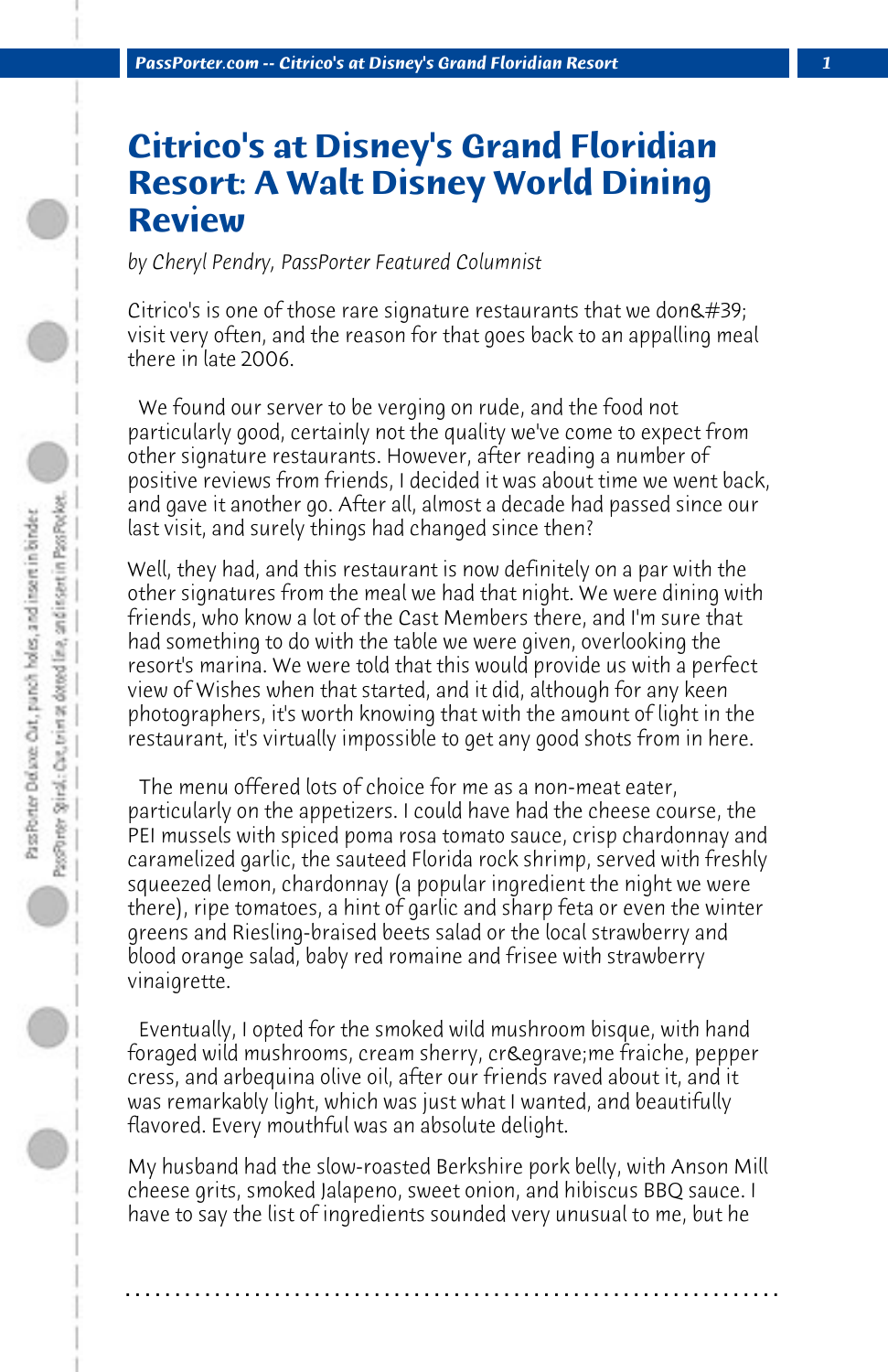couldn't say enough good things about the dish, so I guess unusual as they were, they worked well in combination.

 Other meat options for appetizer that night included the arancini, Sicilian street food, made up of crispy risotto with sweet Italian sausage, creamy mozzarella and poma rosa tomato puree, the charcuterie dish, and the lamb albondiga, soft lamb meatball, slow braised in aromatic curry-tomato sauce and creamy herb polenta with sharp crumbled feta.

 I had no such issues picking my entree, as I knew what I wanted as soon as I saw the menu, the oak grilled Florida swordfish with Provencal vegetables, plump Israeli couscous and bright citrus-marinated shellfish frutti de mare. This is where, for me, Citrico's really shone, as I could not fault this at all. The flavors combined perfectly, and again, just like the soup, it was such a light dish. This really is signature dining at Disney at its best!

 My husband ordered the oak grilled filet mignon with crushed Yukon gold garlic potatoes, peppadew pepper, caramelized onions, broccoli rabe and Cabernet reduction, and he enjoyed his dish just as much as me, telling me the meat was superbly cooked.

 Other options that night for main course included the Ashely Farms pan-seared chicken, wild caught striped bass, Berkshire pork two ways cannellini cassoulet, the crispy pan-fried veal chop elephant, and the red wine-braised beef short ribs. For vegetarians, there was seared tofu with ratatouille, roasted mushrooms, lentils, and sun-dried tomato puree.

 We were delighted when we saw the dessert menu, and realized that it was what I'd call a traditional one. We'd already eaten at the California Grill during this trip, and I really do not like their attempt at "fun twists" on desserts. When it comes to the final course of the meal, I'm as traditional as it comes, so this fitted the bill perfectly.

 Some of the options included the intriguing sounding Granny Smith green apple sorbet, the equally interesting sounding lemon-scented cheesecake, tiramisu, and seasonal berry gratin. As a crè me brulee lover, I went for the tropical fruit crè me brulee with mango and assorted berries, and it was very nice, and given how many crè me brulees I've sampled over the years, that's high praise indeed!

 My husband got the warm chocolate-banana torte with vanilla ice cream and handcrafted Belgian couverture chocolate crown. It didn't sound appealing to me, given I'm not that much of a fan of banana, but

**. . . . . . . . . . . . . . . . . . . . . . . . . . . . . . . . . . . . . . . . . . . . . . . . . . . . . . . . . . . . . . . . . .**